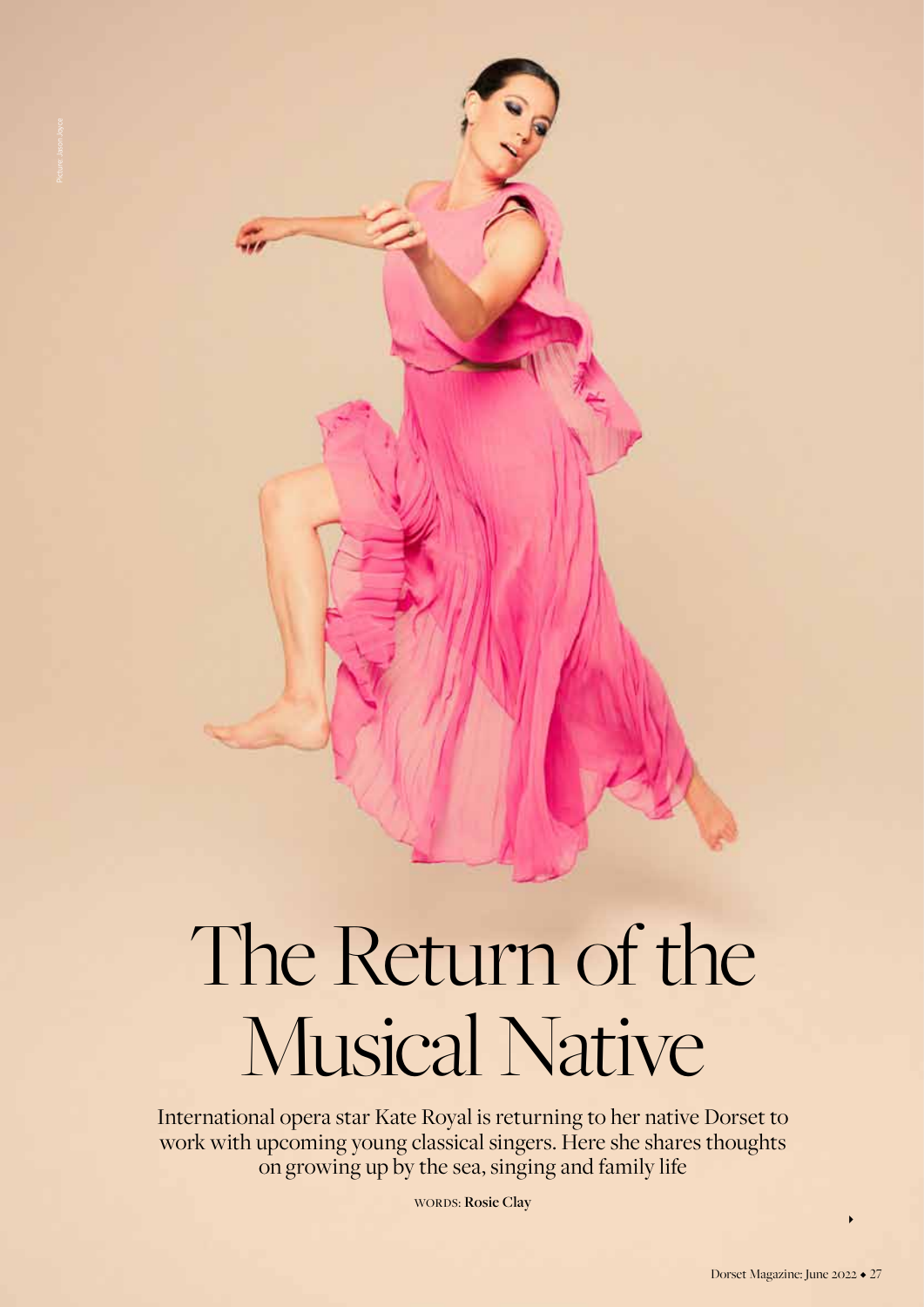Upera is stopperally a summary of the state of the state of the state of the state of the state of the state of the state of the state of the state of the state of the state of the state of the state of the state of the st *'Opera is such a high-wire act… We're supposed to make it look effortless…but in reality it requires a unique connection between mind and body'*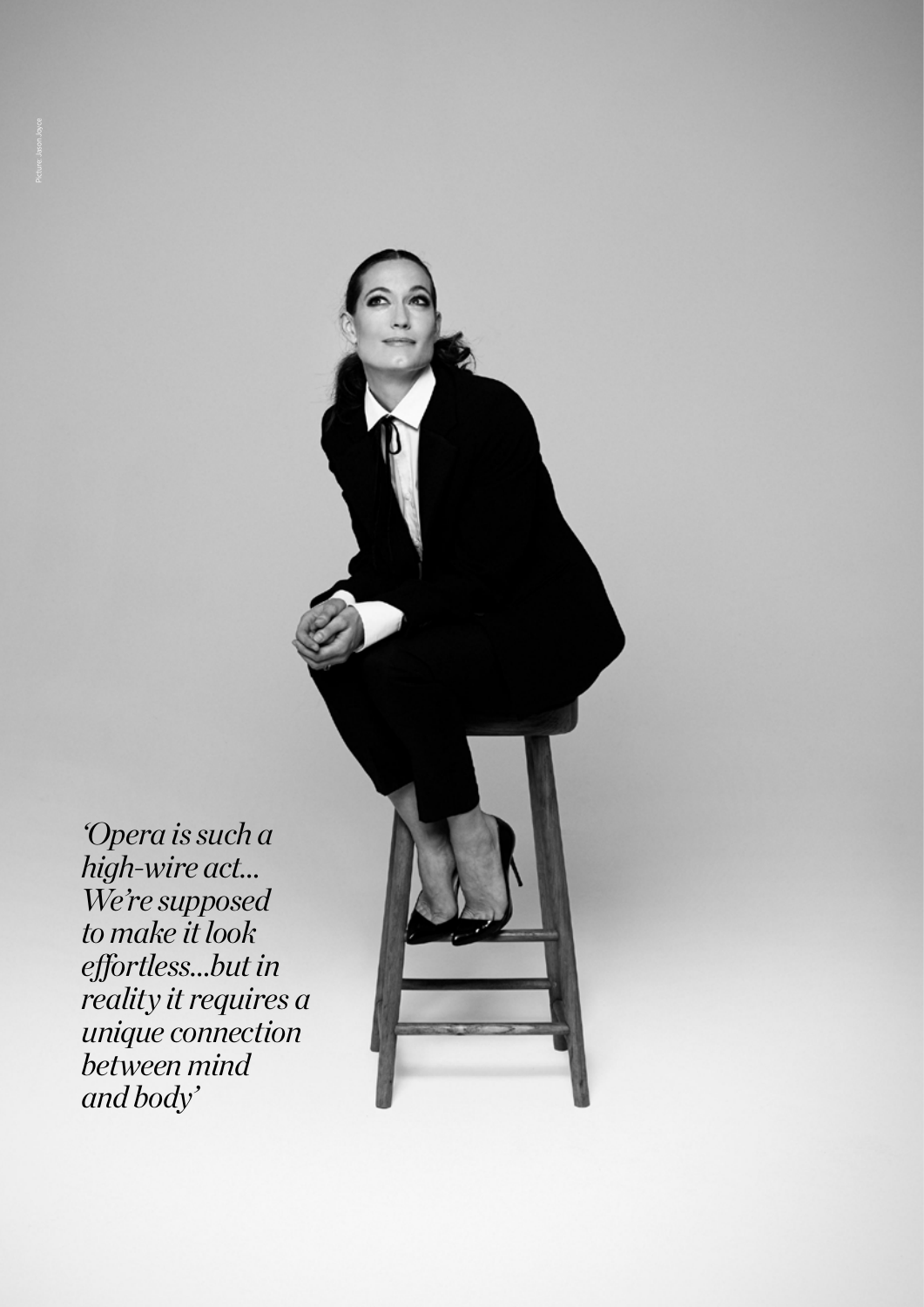From New York's<br>
Metropolitan Opera to<br>
the Royal Opera House<br>
Covent Garden, Kate<br>
Royal has had international star Metropolitan Opera to the Royal Opera House Covent Garden, Kate billing. The renowned soprano has performed around the world with prestigious orchestras and acclaimed pianists, and has an impressive discography. It's less known that she grew up in Dorset. Soon she will be reconnecting with those Dorset roots to support young singers through Bournemouth-based charity Hurn Court Opera (HCO) and her alma mater, Talbot Heath School in Bournemouth.

On June 12, Kate will lead the John Seldon Masterclass for HCO at Merley House, Wimborne. As part of its mission to support emerging singers, HCO runs an annual public masterclass led by a distinguished operatic artist. Kate will share her expertise, giving individual feedback to young vocalists nearing the end of conservatoire studies, as well as performing some of her favourite repertoire.

'Young singers need to get a taste for how to prepare things to a high standard,' she says. 'And, in addition, working in a Hurn Court Opera production is a great opportunity for them to see what goes into an opera production.'

In a similar vein, later in the year Kate will be at Bournemouth University to chair the judging panel at HCO's national Singer of the Year Competition for vocalists aged 20-28.

Focusing on a younger age group, Kate has become a patron the new interdisciplinary STEAM hub (Science, Technology, Engineering, the Arts and Mathematics) at her old school, Talbot Heath, where she also supports a singing scholarship in her name.

Born in London in 1979,



*'When I dipped my toe into classical repertoire, I knew this was where I wanted to be'*

during her early years Kate lived in south east London, visiting her grandparents in Swanage at the weekends. In 1989 the family moved permanently to Poole. 'Compared to Forest Hill, Branksome Park felt like Florida,' she laughs. 'And the novelty of being close to the sea never wore off. As children, we spent our summers pootling around Swanage Bay on pedalos, crabbing on the quay and watching Punch and Judy on the beach. It's been a huge pleasure to relive those memories with my own children. Once we were teenagers, Swanage New Year's celebrations became a big deal, and many unrepeatable memories linger from that time!'

opening page: Internationally acclaimed soprano Kate Royal

ABOVE: Kate Royal playing Micaela in the Metropolitan Opera's production of *Carmen* in 2012

left: Kate will chair the judging panel at the finals of the Hurn Court Opera Singer of the Year Competition at **Bournemouth** University in November

## Kate sings in Dorset

You can hear Kate perform at Hurn Court Opera's John Seldon Masterclass at Merley House, Wimborne on Sunday June 12 at 3pm. Kate will conduct a masterclass with three emerging singers and

perform some of her favourite repertoire. *Tickets: £18, under-18s and those in full-time education free, order at ticketsource.co.uk/hurn-court-opera. More from hurncourtopera.org*

The arts figured strongly in Kate's upbringing. Her mum Carolyn was a dancer, and dad Steve was a songwriter. 'When I was little there was a lot of music at home,' she recalls. 'While I was at Talbot Heath, the new Music School was built, with its wonderful facilities. I was taught violin there by Channa Clein.' Channa is mother of internationally renowned cellist Natalie Clein, and actor Louisa Clein (*Judge John Deed*, *Emmerdale*). 'My sister Bonnie and I discovered our love of singing through the school chamber choir. Mum had a knack for seeking out good local music teachers, and I studied piano with the brilliant Marion Martin in Broadstone.'

Kate also became heavily involved with the Big Little Theatre Company, performing musical theatre and jazz around the area. 'Though it never felt quite right,' she confesses. 'However, when I dipped my toe into classical repertoire, I knew this was where I wanted to be.'

Through a local connection, Kate met the operatic tenor Jon Andrew, who lives in Bournemouth. 'He suggested I looked at some Mozart. It was pretty much love at first sing,' she smiles. 'I was enthralled by opera, so I borrowed records from Bournemouth Music Library. I pored over the texts, finding hidden fantasy worlds that as a teenager seemed incredibly appealing.'

After A-levels at Brockenhurst College, Kate studied at the Guildhall School of Music and Drama in London. In 2004, the year of her graduation, she won two prestigious music prizes: the Kathleen Ferrier Award and the John Christie Award. And the work started to pour in.

'I left college a term early to take a job in the Glyndebourne Chorus. I had a one-line solo in *Idomeneo*, which Simon Rattle was conducting. He invited me to audition and from there I was offered solo work at the BBC Proms.'

Around the same time, Kate was understudying Pamina (*The Magic Flute*) at Glyndebourne. 'I went on at short notice,' she says. 'Some major critics were in the audience, which led to some big  $\blacktriangleright$